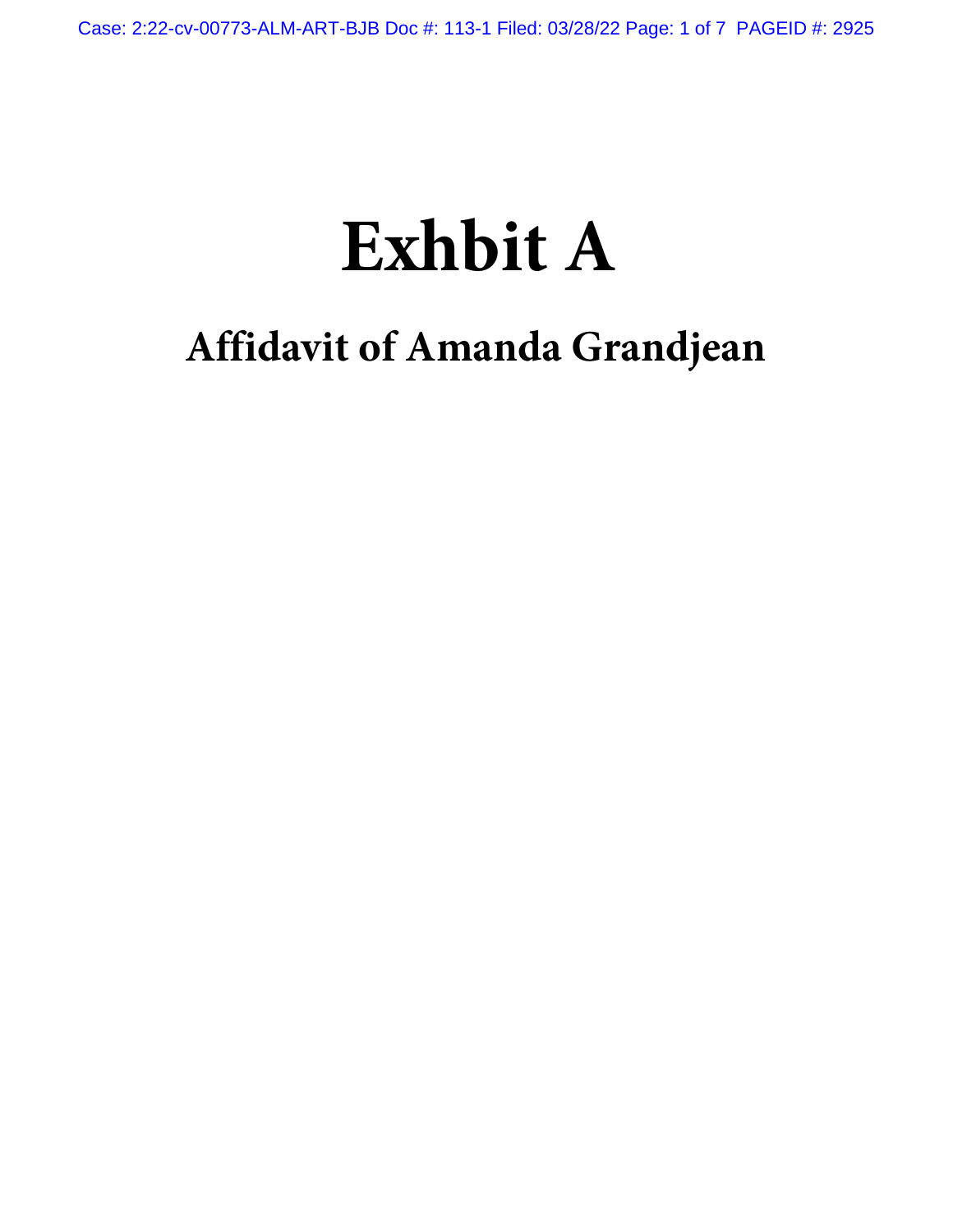Case: 2:22-cv-00773-ALM-ART-BJB Doc #: 113-1 Filed: 03/28/22 Page: 2 of 7 PAGEID #: 2926

## docverify



### **2022.03.28 Grandjean Affidavit.pdf**

DocVerify ID: 19C74494-ECF6-470B-B48C-967A870CE673

Created: March 28, 2022 13:40:39 -8:00

Pages: 5

Remote Notary: Yes / State: OH

This document is a DocVerify VeriVaulted protected version of the document named above. It was created by a notary or on the behalf of a notary, and it is also a DocVerify E-Sign document, which means this document was created for the purposes of Electronic Signatures and/or Electronic Notary. Tampered or altered documents can be easily verified and validated with the DocVerify veriCheck system. This remote online notarization involved the use of communication technology.

Go to www.docverify.com at any time to verify or validate the authenticity and integrity of this or any other DocVerify VeriVaulted document.

#### **E-Signature Summary**

#### **E-Signature 1: Amanda M. Grandjean (AMG)**

March 28, 2022 13:44:11 -8:00 [57FD83252600] [156.63.71.253] agrandjean@ohiosos.gov (Principal) (Personally Known)

#### **E-Signature Notary: MacKenzie S. Clayton (msc)**

March 28, 2022 13:44:11 -8:00 [584A4DCAF59D] [98.102.110.129] MacKenzie.Clayton@OhioAGO.gov

I, MacKenzie S. Clayton, did witness the participants named above electronically sign this document.



DocVerify documents cannot be altered or tampered with in any way once they are protected by the DocVerify VeriVault System. Best viewed with Adobe Reader or Adobe Acrobat. All visible electronic signatures contained in this document are symbolic representations of the persons signature, and not intended to be an accurate depiction of the persons actual signature as defined by various Acts and/or Laws.

**ING REPORT**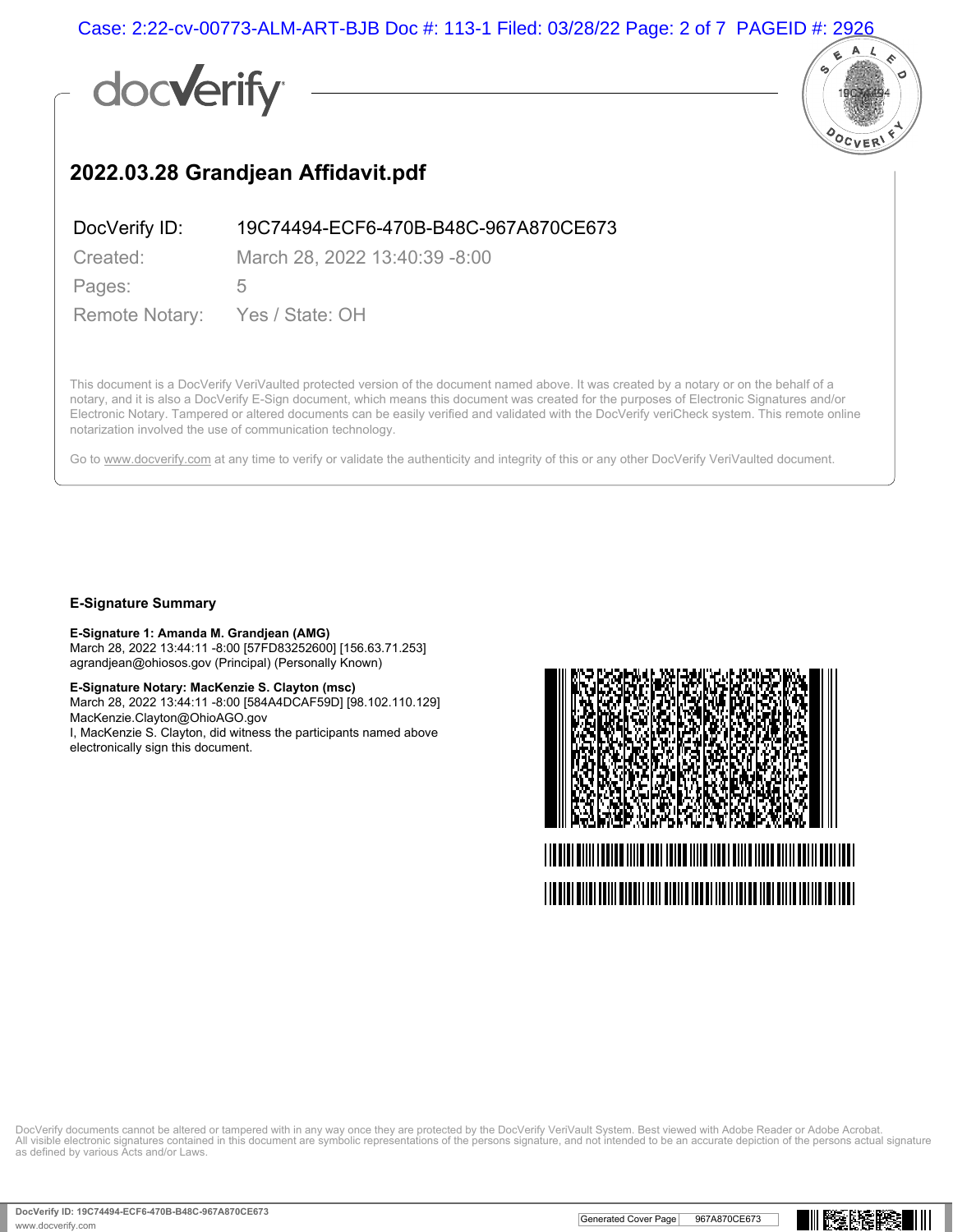### **IN THE UNITED STATES DISTRICT COURT FOR THE SOUTHERN DISTRICT OF OHIO EASTERN DIVISION**

| MICHAEL GONIDAKIS, et al., |                                    |  |
|----------------------------|------------------------------------|--|
| Plaintiffs,                | Case No. 2:22-CV-773               |  |
| v.                         |                                    |  |
| <b>FRANK LAROSE,</b>       | <b>Chief Judge Algenon Marbley</b> |  |
| Defendant.                 |                                    |  |

#### **AFFIDAVIT OF AMANDA M. GRANDJEAN**

| STATE OF OHIO          |      |
|------------------------|------|
|                        | : SS |
| <b>COUNTY OF PERRY</b> |      |

Now comes Amanda M. Grandjean, having been first duly cautioned and sworn, states and affirms as follows:

1. I have personal knowledge of the information set forth in this Affidavit, and I am competent to testify to the matters stated herein.

2. I am an attorney licensed to practice law in the State of Ohio. From September 2016 to January 2019, I was an associate attorney with the law firm of Bricker and Eckler, LLP, and focused my practice of law on the areas of government relations, election law, campaign finance, and litigation.

3. In January 2019, I was appointed by Secretary of State Frank LaRose to the position of Deputy Assistant Secretary of State and State Elections Director in the Elections Division of the Ohio Secretary of State's Office, where I am responsible for developing and implementing policies, procedures, and guidelines for the administration of federal, state, and local elections to assist county boards of elections in the fulfillment of their statutory duties, as well as having oversight of the statewide voter registration database, the receipt, review, and distribution of statewide candidate and issue petition filings, and campaign finance regulations and related filings.

4. I am an elected Vice President and executive committee member of the National Association of State Election Directors ("NASED") and the Secretary and executive board member of the Electronic Registration Information Center ("ERIC"), the elected Chair of the

19C74494-ECF6-470B-B48C-967A870CE673 --- 2022/03/28 13:40:39 -8:00 --- Remote Notary

19C74494-ECF6-470B-B48C-967A870CE673 --- 2022/03/28 13:40:39 -8:00 --- Remote Notary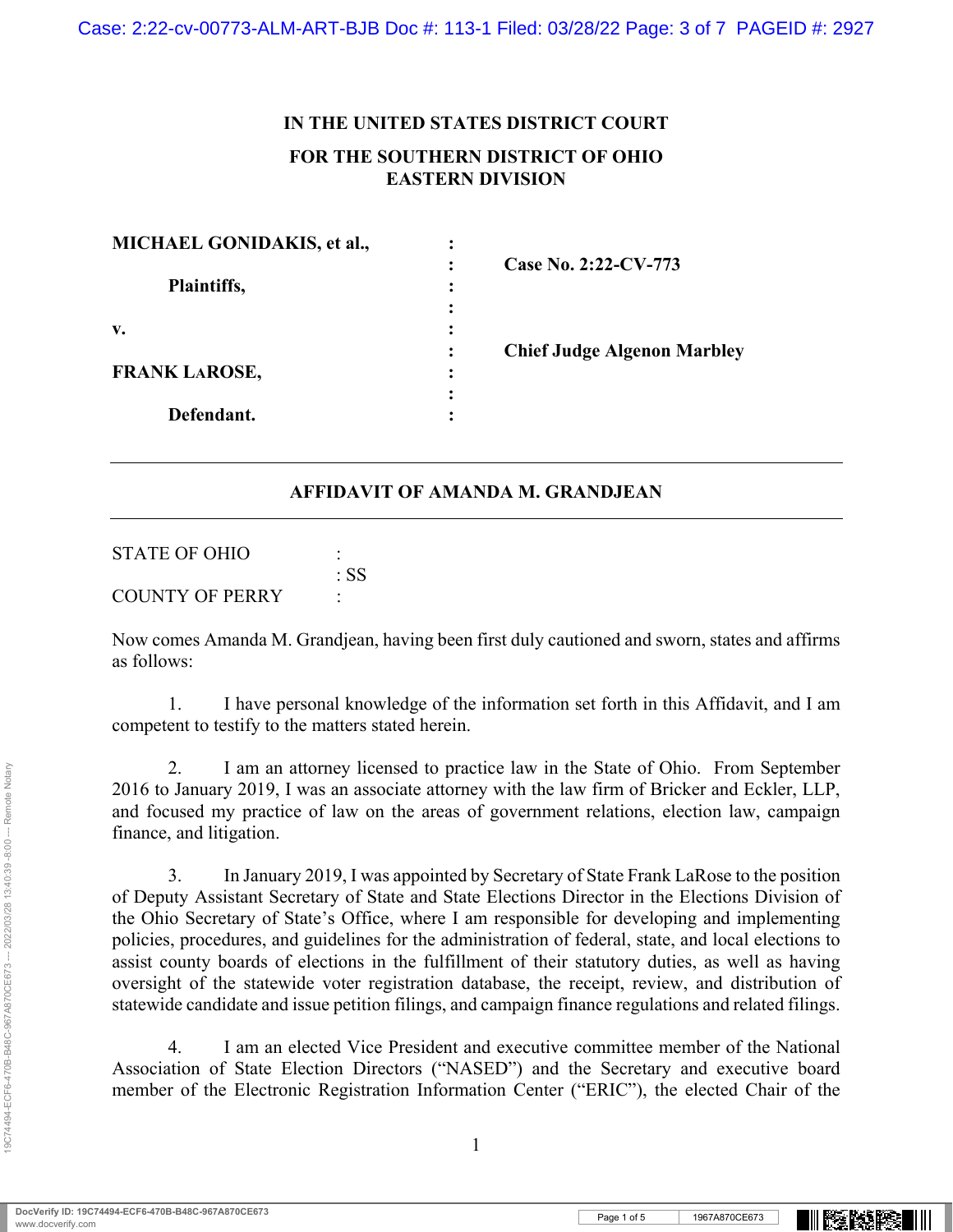United States Election Assistance Commission Standards Board Executive Committee, and a member of the National Association of Secretaries of State, the Bipartisan Policy Center Task Force, and the Massachusetts Institute of Technology Election Data Science Lab.

5. In March 2021, the America Society for Public Administration ("ASPA") awarded NASED the 2020 Public Integrity Award, along with the Cybersecurity and Infrastructure Security Agency ("CISA"). This award pays tribute to an individual or organization that has made outstanding contributions to responsible conduct in public service. On behalf of NASED, I, as a member of the Executive Committee, accepted this award.

6. In my role as Deputy Assistant Secretary of State and State Elections Director, I also work closely with Ohio's 88 county boards of elections ("boards"). In that capacity, I advise boards as to the issuance and implementation of directives issued by the Secretary of State, which govern the conduct of elections, answer general questions, and work with the boards to ensure that elections run smoothly, accurately, and in accordance with Ohio law.

7. Ohio is a decentralized, bottom-up election administration system. Ohio's 88 county boards of elections perform the bulk of the day-to-day functions required for election administration, with direction from the Secretary in the form of written directives and advisories. Each county board has vastly different levels of funding, human resources, and technological capabilities. There is no statewide uniformity over the types of election systems that the county boards utilize. Each county board utilizes a different voting system, including election management system, voter registration system, and election pollbook system.

8. After the Secretary speculated in response to a reporter's question that a supplemental ballot containing the General Assembly races was possibly an option in the event that this Court orders the use of the February 24, 2022 district plan, the Elections Division began reaching out to voting system vendors, print vendors, and county boards of elections about the feasibility of this option. Through that outreach, my staff was informed of significant concerns about the ability of vendors to meet the demands of the eighty-eight county boards of elections and the ability of each of the boards to provide, track, and tabulate supplemental ballots on this scale and timeline. On the afternoon of Friday, March 25, 2022, after consultation with vendors and the boards, I briefed the Secretary on the findings of the Elections Division.

9. At approximately 5:30 p.m. on Friday, March 25, 2022, I participated in a call between the Secretary of State's Office and the leadership of the Ohio Association of Election Officials ("OAEO"). Secretary LaRose, Chief of Staff Jason Mauk, and I participated on behalf of the Secretary's Office. OAEO Executive Director Aaron Ockerman, OAEO President and Director of the Warren County Board of Elections Brian Sleeth, OAEO First Vice President and Director of the Hamilton County Board of Elections Sherry Poland, and OAEO Second Vice President and Director of the Cuyahoga County Board of Elections Anthony Perlatti.

10. During the course of the conversation, which lasted nearly an hour, OAEO leadership reiterated that the boards have significant concerns about the practical workability of issuing supplemental ballots for all General Assembly races across the state prior to the May 3, 2022 Primary Election. Typically, in the rare case where supplemental ballots are issued, those

2

19C74494-ECF6-470B-B48C-967A870CE673 --- 2022/03/28 13:40:39 -8:00 --- Remote Notary

19C74494-ECF6-470B-B48C-967A870CE673 --- 2022/03/28 13:40:39 -8:00 --- Remote Notary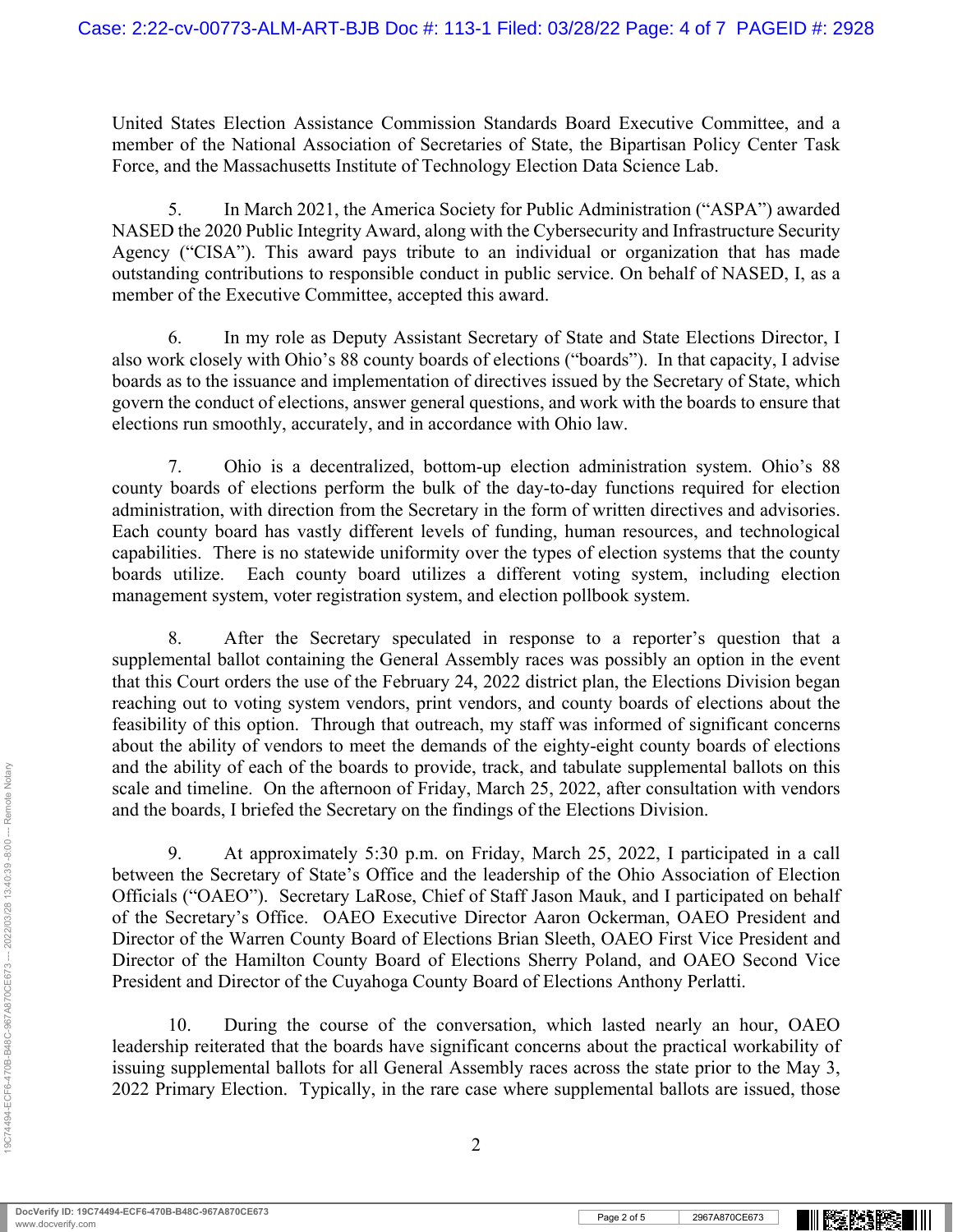ballots are issued for a single issue or race. The circumstance contemplated here – the issuance of supplemental ballots for all 99 House races and all 17 Senate races – is significantly more challenging due to the number of different ballots that would be required.

- 11. The county boards of elections and OAEO outlined the following concerns:
	- a. Some boards do not believe a supplemental ballot will be possible under this circumstance and will instead require the boards to remake all current ballots;
	- b. The boards will have to create secondary databases to track supplemental ballots;
	- c. Certain print vendors required that final orders for election day ballots must be placed by Monday, March 28, 2022, and will be incapable of providing ballots in time of the start of early voting on April 5, 2022, and even for election day on May 3, 2022.

12. Following these discussions, the Secretary concluded that, in his professional judgment, issuing supplemental ballots for all General Assembly races in order to retain the May 3, 2022 Primary Election date is not possible.

13. It was discussed during this call and everyone on the call subsequently agreed that if the Court were to order the use of the February 24, 2022 district plan, the earliest a primary could take place is May 24, 2022. Moving the primary to May 24, 2022, would require the following timeline be implemented:

- a. March 30, 2022: The Court grants Plaintiffs' motion and orders the use of the Ohio Redistricting Commission's February 24, 2022 district plan for the May 3, 2022 Primary Election. If that were to occur, the Secretary will then immediately direct the boards to create one primary election ballot that includes General Assembly and State Central Committee races.
- b. March 31, 2022 April 9, 2022: The boards must do the following nonexhaustive list of required tasks:
	- i. Reproof their voter registration systems to ensure they are accurate with the Ohio Redistricting Commission's February 24, 2022 district plan;
	- ii. Reprogram their election management systems;
	- iii. Complete certification in the event that a candidate has moved into a new district prior to March 26, 2022, no later than April 1, 2022;
	- iv. Hold protest hearings no later than April 4, 2022. Ohio Rev. Code 3513.05;
	- v. Create and proof all ballots;
	- vi. Conduct preliminary tests to ensure ballot files are ready to send to printers; and
	- vii. Conduct logic and accuracy testing to ensure the UOCAVA ballots are correctly produced.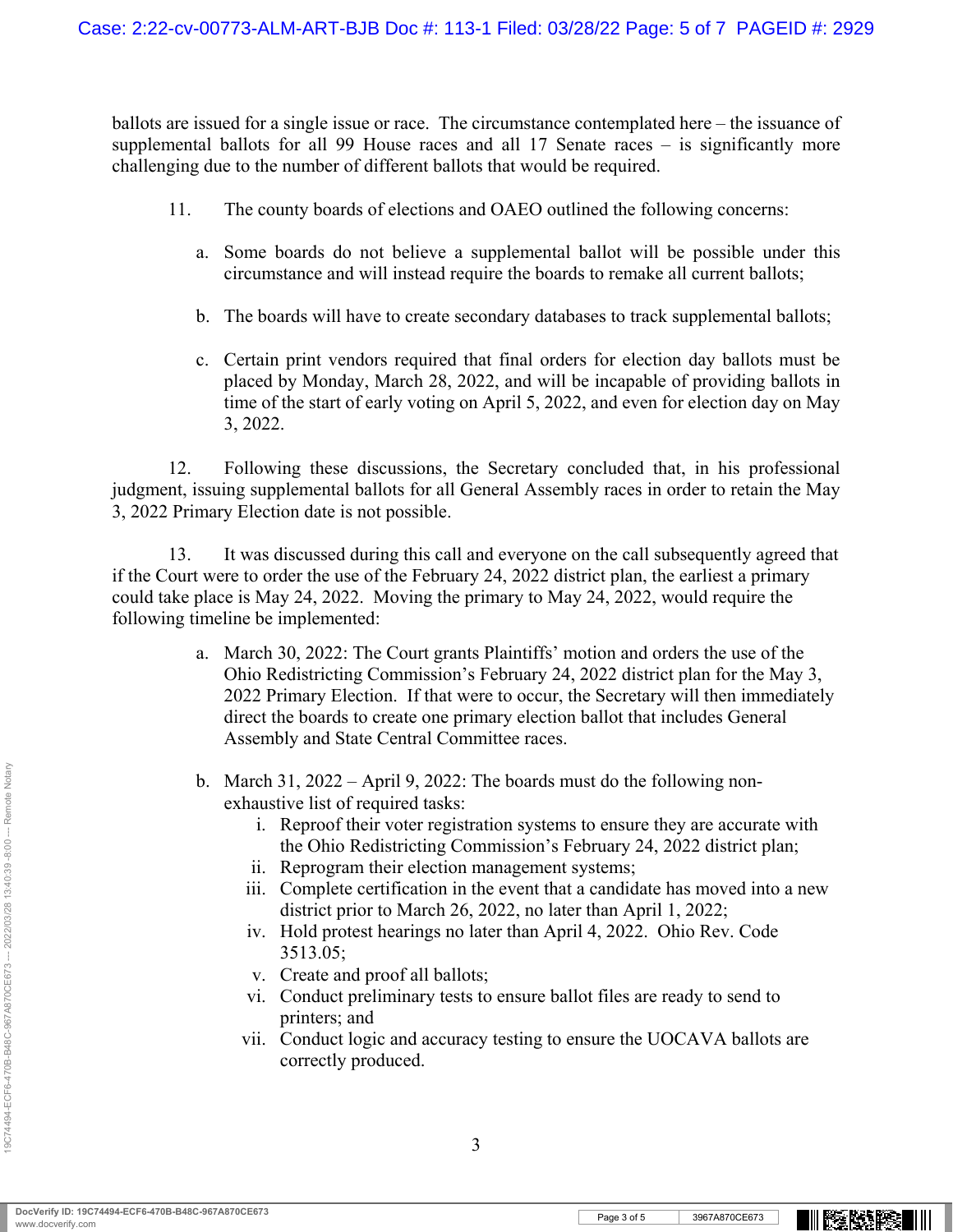- c. April 8, 2022 Uniformed and Overseas Citizens Absentee Voting Act ("UOCAVA") absentee ballots are sent (consistent with Ohio Rev. Code 3511.04 and federal law).
- d. April 10, 2022 April 15, 2022: Print vendors provide ballot test decks to the boards in order to conduct logic and accuracy testing. The boards program and test their remote ballot marking systems and update all systems and their website. The Boards enter absentee applications and prepare and provide ballot files to vendors responsible for printing and mailing absentee ballots.
- e. April 16, 2022 April 25, 2022: The boards conduct and complete logic and accuracy testing of all Election Day voting equipment and electronic pollbooks, including a public test. Ohio Rev. Code 3506.14(B).
- f. April 10, 2022 April 25, 2022: Election Day ballots are produced and shipped to boards. Boards conduct necessary testing on Election Day ballots.
- g. April 25, 2022 Voter registration deadline (consistent with Ohio Rev. Code 3503.19). Boards must ensure that all voter registrations are processed and entered into their voter registration systems accurately.
- h. April 26, 2022 Non-UOCAVA absentee ballots are ready for use and for earlyin person voting (consistent with Ohio Rev .Code 3509.01).

 14. The timeline above is feasible if the Court orders the use of the February 24, 2022 district plan. Proceeding with the February 24, 2022 district plan on the above timeline is only possible due to the tireless months of work the boards have continued to do despite the uncertainty prior to the invalidation of that plan. If the Court, in its discretion, were to adopt a plan for Ohio's 2022 primary election other than the February 24, 2022 district plan, then depending on what districts that new plan contained, these timelines would have to be adjusted accordingly, possibly even moving the election date beyond May 24, 2022.

 15. With my consultation, the Secretary also concluded that the latest date a primary election can be held while allowing the November 8, 2022 General Election to proceed in regular order is August 2, 2022. This is based on the following considerations:

- a. Ohio law provides for, and the county boards are familiar with, holding elections on the first Tuesday after the first Monday in August. Ohio Rev. Code 3501.01(D).
- b. Many boards of elections will have local special elections on August 2, 2022, anyway.
- c. A primary election on August 2, 2022, at the latest, will still allow the winning party nominees sufficient time to conduct campaigns for the November General Election.